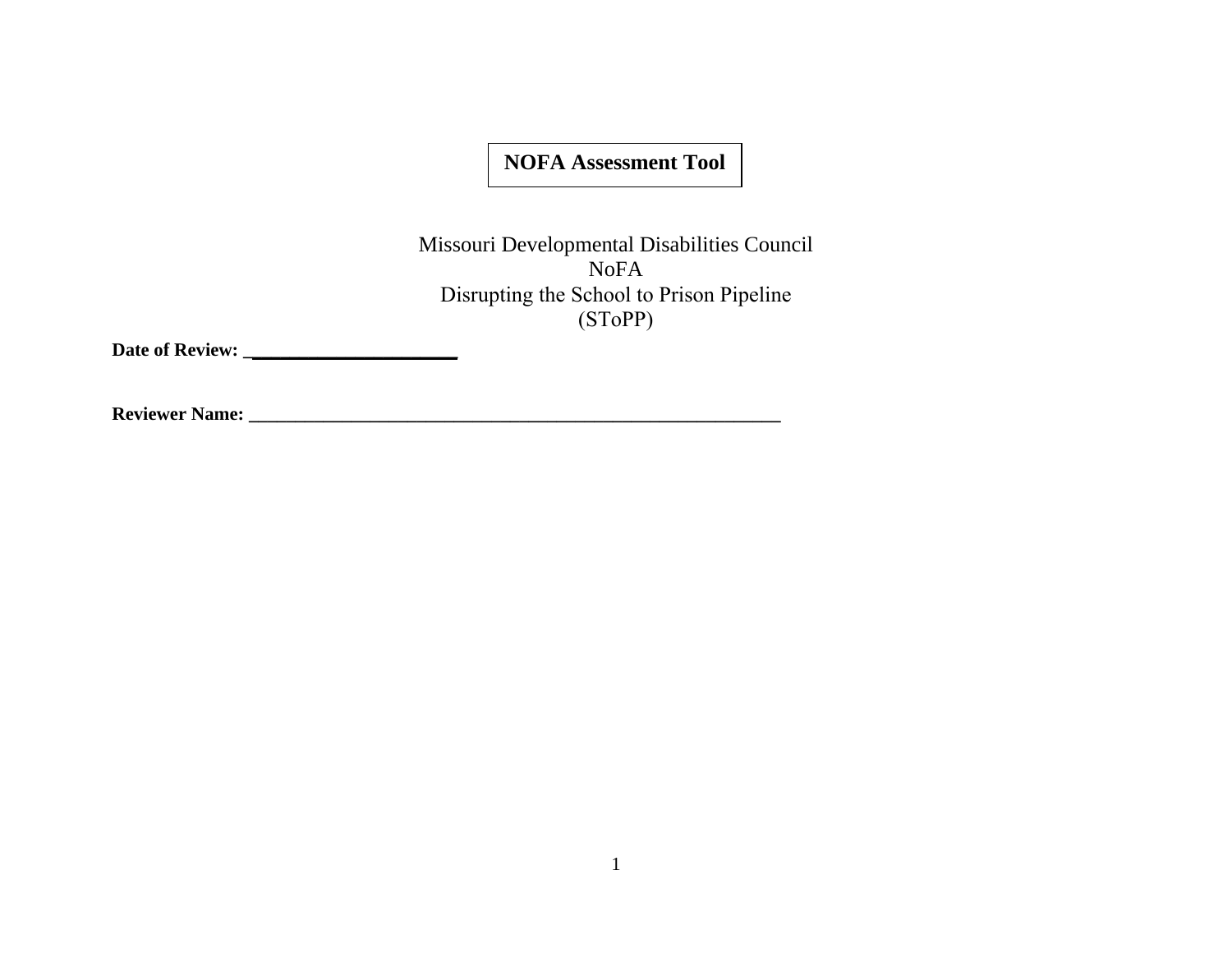## **NOFA Applicant:**

## *Point Value:*

*0 point = Does not meets NOFA expectation 1 points = Meets NOFA expectations 2 points = Exceeds NOFA expectations*

## *NOFA CONCEPT* **Points**

**Rate how well the project meets the intent of the NOFA** 

**Reviewer Comments:**

| <b>QUALIFICATIONS and ORGANIZATIONAL EXPERIENCE</b>                                                               | <b>Points</b> |
|-------------------------------------------------------------------------------------------------------------------|---------------|
| Rate how well the applicant's purpose/mission, qualifications, experiences, and partners relates to the intent of |               |
| the NOFA                                                                                                          |               |
| <b>Reviewer Comments:</b>                                                                                         |               |
|                                                                                                                   |               |
|                                                                                                                   |               |
|                                                                                                                   |               |
|                                                                                                                   |               |
|                                                                                                                   |               |
|                                                                                                                   |               |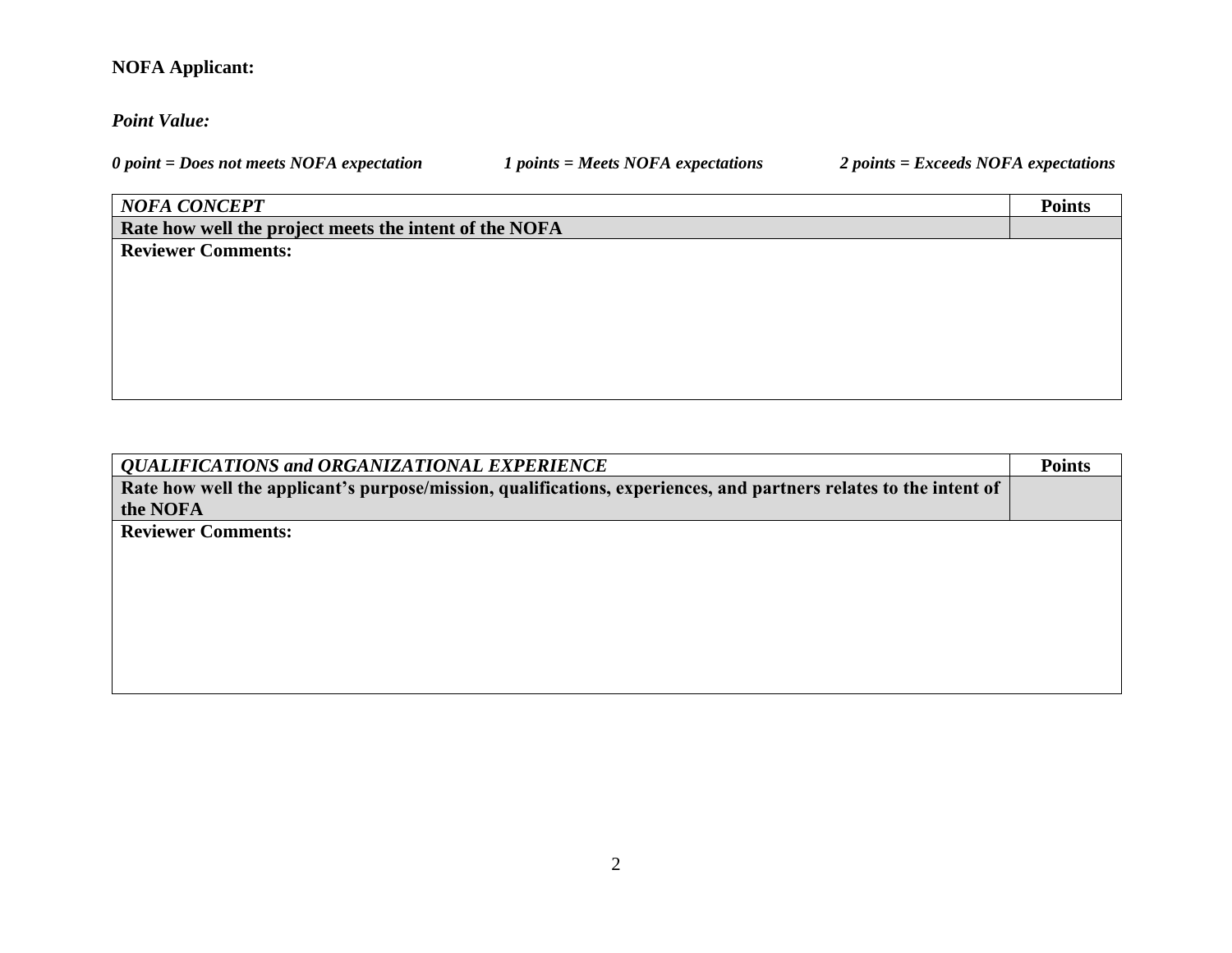| <b>GEOGRAPHIC OUTREACH OF INITIATIVE</b>                            | <b>Points</b> |
|---------------------------------------------------------------------|---------------|
| Rate how well the applicant proposes to reach all areas of Missouri |               |
| <b>Reviewer Comment:</b>                                            |               |
|                                                                     |               |
|                                                                     |               |
|                                                                     |               |
|                                                                     |               |
|                                                                     |               |
|                                                                     |               |
|                                                                     |               |
|                                                                     |               |

| <b>BUDGET</b>                                                                     | <b>Points</b> |
|-----------------------------------------------------------------------------------|---------------|
| Rate how well the applicant's plan for budget and resources relate to the project |               |
| <b>Reviewer Comment:</b>                                                          |               |
|                                                                                   |               |
|                                                                                   |               |
|                                                                                   |               |
|                                                                                   |               |